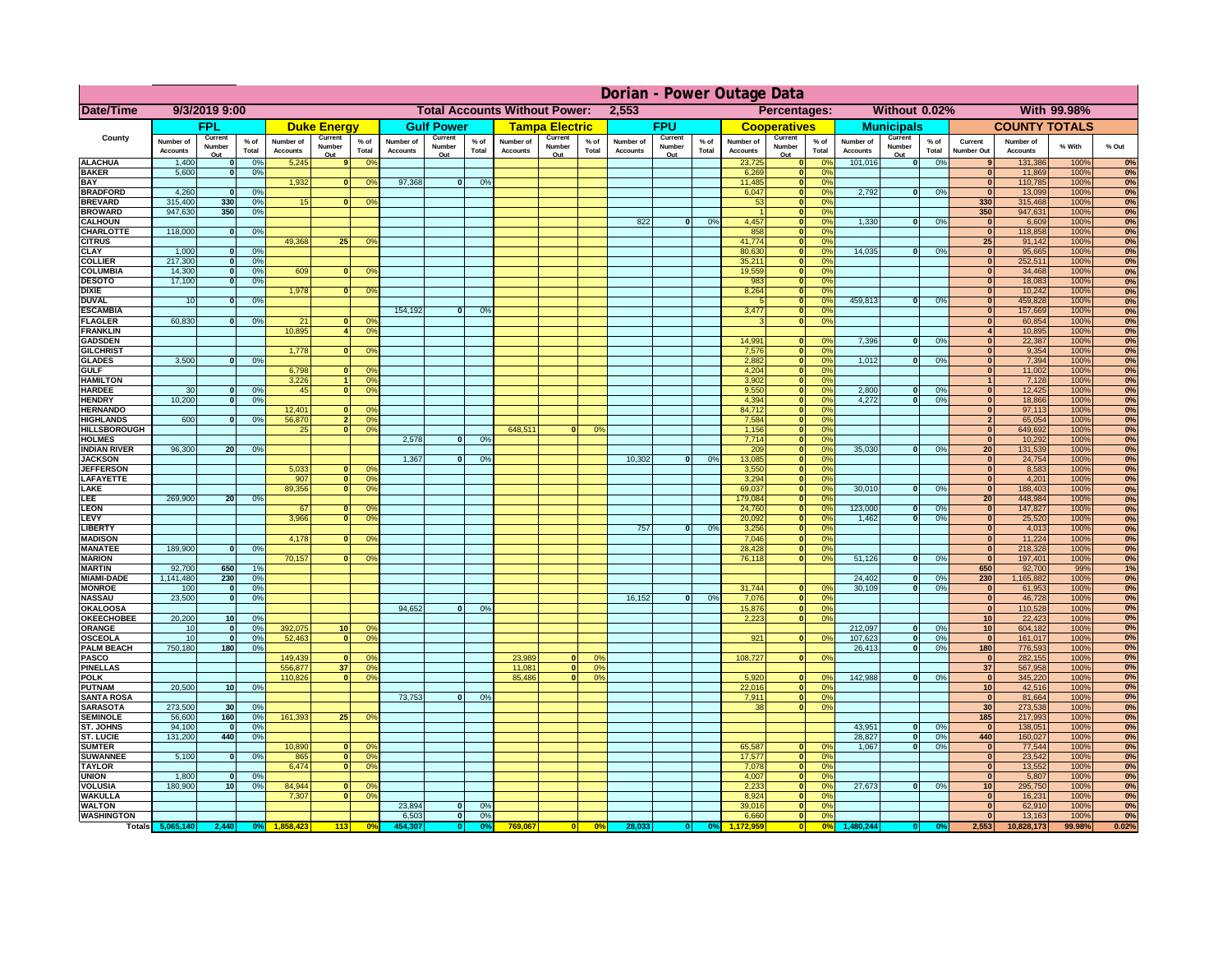# 9/3/2019 9:00 AM T.S. Dorian

| <b>Power Provider</b>                | <b>County</b>       | <b>Number of Customers</b> | <b>Current Number Out</b> | <b>Outage Percentage</b> | <b>Estimated Restore Time</b> |
|--------------------------------------|---------------------|----------------------------|---------------------------|--------------------------|-------------------------------|
| Florida Power and Light Company      | <b>MARTIN</b>       | 92,700                     | 650                       | 0.70%                    | <b>TBD</b>                    |
|                                      | ST. LUCIE           |                            | 440                       |                          | <b>TBD</b>                    |
| Florida Power and Light Company      |                     | 131,200                    |                           | 0.34%                    |                               |
| Florida Power and Light Company      | <b>BROWARD</b>      | 947,630                    | 350                       | 0.04%                    | <b>TBD</b>                    |
| Florida Power and Light Company      | <b>BREVARD</b>      | 315,400                    | 330                       | 0.10%                    | <b>TBD</b>                    |
| Florida Power and Light Company      | MIAMI-DADE          | 1,141,480                  | 230                       | 0.02%                    | <b>TBD</b>                    |
| Florida Power and Light Company      | PALM BEACH          | 750,180                    | 180                       | 0.02%                    | TBD                           |
| Florida Power and Light Company      | SEMINOLE            | 56,600                     | 160                       | 0.28%                    | <b>TBD</b>                    |
| Duke Energy                          | PINELLAS            | 556,877                    | 37                        | 0.01%                    | TBD                           |
| Florida Power and Light Company      | SARASOTA            | 273,500                    | 30                        | 0.01%                    | <b>TBD</b>                    |
| Duke Energy                          | <b>CITRUS</b>       | 49,368                     | 25                        | 0.05%                    | TBD                           |
|                                      |                     |                            |                           |                          |                               |
| <b>Duke Energy</b>                   | SEMINOLE            | 161,393                    | 25                        | 0.02%                    | <b>TBD</b>                    |
| Florida Power and Light Company      | <b>INDIAN RIVER</b> | 96,300                     | 20                        | 0.02%                    | TBD                           |
| Florida Power and Light Company      | LEE                 | 269,900                    | 20                        | 0.01%                    | <b>TBD</b>                    |
| Duke Energy                          | ORANGE              | 392,075                    | 10                        | 0.00%                    | TBD                           |
| Florida Power and Light Company      | OKEECHOBEE          | 20,200                     | 10                        | 0.05%                    | <b>TBD</b>                    |
| Florida Power and Light Company      | PUTNAM              | 20,500                     | 10                        | 0.05%                    | TBD                           |
| Florida Power and Light Company      | <b>VOLUSIA</b>      | 180,900                    | 10                        | 0.01%                    | <b>TBD</b>                    |
| <b>Duke Energy</b>                   | <b>ALACHUA</b>      | 5,245                      | 9                         | 0.17%                    | TBD                           |
|                                      |                     |                            | $\overline{\mathbf{4}}$   |                          |                               |
| <b>Duke Energy</b>                   | <b>FRANKLIN</b>     | 10,895                     |                           | 0.04%                    | <b>TBD</b>                    |
| Duke Energy                          | <b>HIGHLANDS</b>    | 56,870                     | $\overline{2}$            | 0.00%                    | TBD                           |
| <b>Duke Energy</b>                   | <b>HAMILTON</b>     | 3,226                      | $1\,$                     | 0.03%                    | <b>TBD</b>                    |
| Central Florida Electric Cooperative | <b>ALACHUA</b>      | 870                        | $\pmb{0}$                 | 0.00%                    | TBD                           |
| Central Florida Electric Cooperative | <b>DIXIE</b>        | 7,651                      | $\pmb{0}$                 | 0.00%                    | <b>TBD</b>                    |
| Central Florida Electric Cooperative | <b>GILCHRIST</b>    | 7,572                      | 0                         | 0.00%                    | TBD                           |
| Central Florida Electric Cooperative | LAFAYETTE           | 8                          | $\pmb{0}$                 | 0.00%                    | TBD                           |
|                                      |                     |                            | 0                         |                          |                               |
| Central Florida Electric Cooperative | LEVY                | 17,714                     |                           | 0.00%                    | <b>TBD</b>                    |
| Central Florida Electric Cooperative | <b>MARION</b>       | 9                          | $\pmb{0}$                 | 0.00%                    | <b>TBD</b>                    |
| Chattahoochee Electric               | GADSDEN             | 1,173                      | 0                         | 0.00%                    | <b>TBD</b>                    |
| Choctawhatchee Electric Cooperative  | <b>HOLMES</b>       | 320                        | $\pmb{0}$                 | 0.00%                    | <b>TBD</b>                    |
| Choctawhatchee Electric Cooperative  | <b>OKALOOSA</b>     | 15,876                     | 0                         | 0.00%                    | TBD                           |
| Choctawhatchee Electric Cooperative  | <b>SANTA ROSA</b>   | 132                        | $\pmb{0}$                 | 0.00%                    | <b>TBD</b>                    |
| Choctawhatchee Electric Cooperative  | <b>WALTON</b>       | 38,913                     | 0                         | 0.00%                    | <b>TBD</b>                    |
|                                      |                     |                            |                           |                          |                               |
| City of Alachua                      | <b>ALACHUA</b>      | 4,506                      | $\pmb{0}$                 | 0.00%                    | <b>TBD</b>                    |
| City of Bartow                       | <b>POLK</b>         | 12,074                     | 0                         | 0.00%                    | TBD                           |
| City of Blountstown                  | CALHOUN             | 1,330                      | $\pmb{0}$                 | 0.00%                    | <b>TBD</b>                    |
| City of Bushnell                     | SUMTER              | 1,067                      | 0                         | 0.00%                    | <b>TBD</b>                    |
| City of Clewiston                    | <b>HENDRY</b>       | 4,272                      | $\pmb{0}$                 | 0.00%                    | <b>TBD</b>                    |
| City of Fort Meade                   | <b>POLK</b>         | 2,379                      | 0                         | 0.00%                    | TBD                           |
| City of Havana                       | <b>GADSDEN</b>      | 1,455                      | $\mathbf 0$               | 0.00%                    | <b>TBD</b>                    |
| City of Leesburg                     | LAKE                | 24,500                     | $\pmb{0}$                 | 0.00%                    | <b>TBD</b>                    |
|                                      |                     |                            | $\mathbf 0$               |                          |                               |
| City of Moore Haven                  | <b>GLADES</b>       | 1,012                      |                           | 0.00%                    | <b>TBD</b>                    |
| City of Mount Dora                   | LAKE                | 5,510                      | 0                         | 0.00%                    | TBD                           |
| City of Newberry                     | <b>ALACHUA</b>      | 1,898                      | $\pmb{0}$                 | 0.00%                    | <b>TBD</b>                    |
| City of Quincy                       | GADSDEN             | 4,768                      | 0                         | 0.00%                    | <b>TBD</b>                    |
| City of Starke                       | <b>BRADFORD</b>     | 2,792                      | $\pmb{0}$                 | 0.00%                    | <b>TBD</b>                    |
| City of Tallahassee                  | LEON                | 123,000                    | 0                         | 0.00%                    | TBD                           |
| City of Vero Beach                   | <b>INDIAN RIVER</b> | 35,030                     | $\pmb{0}$                 | 0.00%                    | <b>TBD</b>                    |
|                                      |                     |                            | 0                         |                          | <b>TBD</b>                    |
| City of Wauchula                     | HARDEE              | 2,800                      |                           | 0.00%                    |                               |
| City of Williston                    | LEVY                | 1,462                      | $\pmb{0}$                 | 0.00%                    | <b>TBD</b>                    |
| City of Winter Park                  | ORANGE              | 14,947                     | 0                         | 0.00%                    | TBD                           |
| Clay Electric Cooperative            | <b>ALACHUA</b>      | 22,855                     | $\pmb{0}$                 | 0.00%                    | <b>TBD</b>                    |
| Clay Electric Cooperative            | <b>BAKER</b>        | 2,602                      | 0                         | 0.00%                    | TBD                           |
| Clay Electric Cooperative            | <b>BRADFORD</b>     | 6,047                      | $\pmb{0}$                 | 0.00%                    | TBD                           |
| Clay Electric Cooperative            | <b>CLAY</b>         | 80,630                     | 0                         | 0.00%                    | TBD                           |
| Clay Electric Cooperative            | <b>COLUMBIA</b>     |                            | $\pmb{0}$                 | 0.00%                    | <b>TBD</b>                    |
|                                      |                     | 17,599                     |                           |                          |                               |
| Clay Electric Cooperative            | <b>DUVAL</b>        | 5                          | 0                         | 0.00%                    | TBD                           |
| Clay Electric Cooperative            | <b>FLAGLER</b>      | $\mathbf{3}$               | $\pmb{0}$                 | 0.00%                    | <b>TBD</b>                    |
| Clay Electric Cooperative            | <b>GILCHRIST</b>    | $\overline{4}$             | 0                         | 0.00%                    | TBD                           |
| Clay Electric Cooperative            | LAKE                | 2,319                      | $\pmb{0}$                 | 0.00%                    | <b>TBD</b>                    |
| Clay Electric Cooperative            | LEVY                | 754                        | 0                         | 0.00%                    | TBD                           |
| Clay Electric Cooperative            | <b>MARION</b>       | 17,114                     | $\pmb{0}$                 | 0.00%                    | TBD                           |
|                                      | PUTNAM              |                            | 0                         | 0.00%                    | TBD                           |
| Clay Electric Cooperative            |                     | 22,016                     |                           |                          |                               |
| Clay Electric Cooperative            | SUWANNEE            | 6                          | $\pmb{0}$                 | 0.00%                    | <b>TBD</b>                    |
| Clay Electric Cooperative            | <b>UNION</b>        | 4,007                      | 0                         | 0.00%                    | TBD                           |
| Clay Electric Cooperative            | <b>VOLUSIA</b>      | 2,233                      | $\pmb{0}$                 | 0.00%                    | TBD                           |
| Duke Energy                          | BAY                 | 1,932                      | 0                         | 0.00%                    | TBD                           |
| <b>Duke Energy</b>                   | <b>BREVARD</b>      | 15                         | $\pmb{0}$                 | 0.00%                    | TBD                           |
| <b>Duke Energy</b>                   | COLUMBIA            | 609                        | 0                         | 0.00%                    | TBD                           |
| <b>Duke Energy</b>                   | <b>DIXIE</b>        | 1,978                      | $\pmb{0}$                 | 0.00%                    | TBD                           |
|                                      |                     |                            |                           |                          |                               |
| Duke Energy                          | <b>FLAGLER</b>      | 21                         | 0                         | 0.00%                    | <b>TBD</b>                    |
| <b>Duke Energy</b>                   | <b>GILCHRIST</b>    | 1,778                      | $\pmb{0}$                 | 0.00%                    | TBD                           |
| Duke Energy                          | <b>GULF</b>         | 6,798                      | 0                         | 0.00%                    | TBD                           |
| <b>Duke Energy</b>                   | HARDEE              | 45                         | $\pmb{0}$                 | 0.00%                    | TBD                           |
|                                      |                     |                            |                           |                          |                               |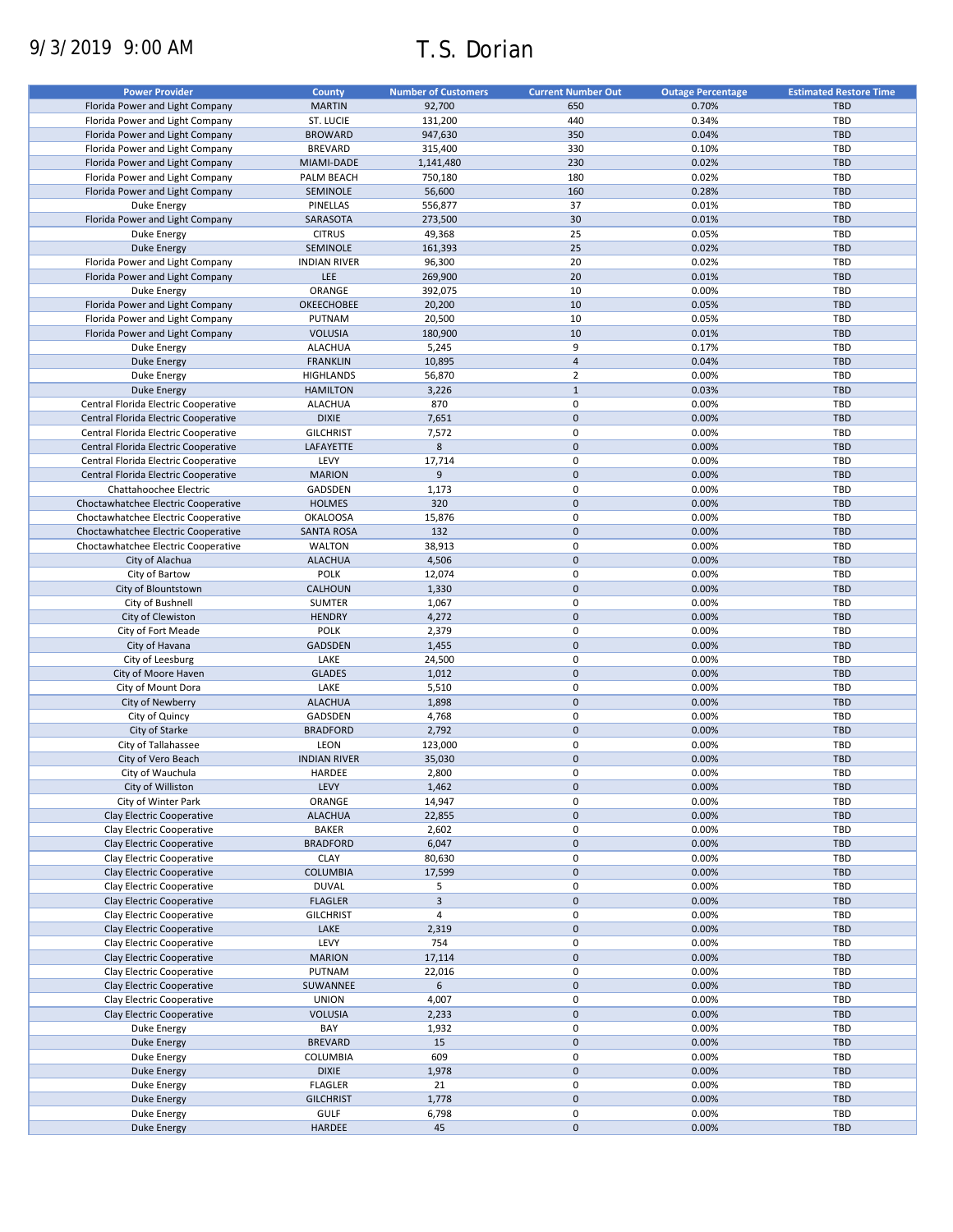# 9/3/2019 9:00 AM T.S. Dorian

| Duke Energy                                        | <b>HERNANDO</b>   | 12,401      | 0           | 0.00% | TBD        |
|----------------------------------------------------|-------------------|-------------|-------------|-------|------------|
| <b>Duke Energy</b>                                 | HILLSBOROUGH      | 25          | $\pmb{0}$   | 0.00% | <b>TBD</b> |
| Duke Energy                                        | <b>JEFFERSON</b>  | 5,033       | 0           | 0.00% | TBD        |
|                                                    |                   |             |             |       |            |
| <b>Duke Energy</b>                                 | LAFAYETTE         | 907         | $\pmb{0}$   | 0.00% | <b>TBD</b> |
| Duke Energy                                        | LAKE              | 89,356      | $\mathbf 0$ | 0.00% | TBD        |
| <b>Duke Energy</b>                                 | LEON              | 67          | $\pmb{0}$   | 0.00% | <b>TBD</b> |
|                                                    |                   |             | $\mathbf 0$ |       |            |
| Duke Energy                                        | LEVY              | 3,966       |             | 0.00% | TBD        |
| <b>Duke Energy</b>                                 | <b>MADISON</b>    | 4,178       | $\pmb{0}$   | 0.00% | <b>TBD</b> |
| Duke Energy                                        | <b>MARION</b>     | 70,157      | $\mathbf 0$ | 0.00% | <b>TBD</b> |
| <b>Duke Energy</b>                                 | <b>OSCEOLA</b>    | 52,463      | $\mathbf 0$ | 0.00% | <b>TBD</b> |
|                                                    |                   |             |             |       |            |
| Duke Energy                                        | PASCO             | 149,439     | $\mathbf 0$ | 0.00% | <b>TBD</b> |
| <b>Duke Energy</b>                                 | <b>POLK</b>       | 110,826     | $\mathbf 0$ | 0.00% | <b>TBD</b> |
| Duke Energy                                        | <b>SUMTER</b>     | 10,890      | $\mathbf 0$ | 0.00% | TBD        |
|                                                    |                   |             |             |       |            |
| <b>Duke Energy</b>                                 | SUWANNEE          | 865         | $\mathbf 0$ | 0.00% | <b>TBD</b> |
| Duke Energy                                        | <b>TAYLOR</b>     | 6,474       | $\pmb{0}$   | 0.00% | <b>TBD</b> |
| <b>Duke Energy</b>                                 | <b>VOLUSIA</b>    | 84,944      | $\mathbf 0$ | 0.00% | <b>TBD</b> |
|                                                    |                   |             |             |       |            |
| Duke Energy                                        | WAKULLA           | 7,307       | 0           | 0.00% | TBD        |
| Escambia River Electric Cooperative, Inc.          | <b>ESCAMBIA</b>   | 3,477       | $\pmb{0}$   | 0.00% | <b>TBD</b> |
| Escambia River Electric Cooperative, Inc.          | <b>SANTA ROSA</b> | 7,779       | 0           | 0.00% | TBD        |
|                                                    |                   |             | $\mathbf 0$ |       |            |
| Florida Keys Electric Cooperative                  | <b>MONROE</b>     | 31,744      |             | 0.00% | <b>TBD</b> |
| Florida Power and Light Company                    | <b>ALACHUA</b>    | 1,400       | $\pmb{0}$   | 0.00% | TBD        |
| Florida Power and Light Company                    | <b>BAKER</b>      | 5,600       | $\pmb{0}$   | 0.00% | <b>TBD</b> |
| Florida Power and Light Company                    | <b>BRADFORD</b>   |             | 0           | 0.00% | TBD        |
|                                                    |                   | 4,260       |             |       |            |
| Florida Power and Light Company                    | <b>CHARLOTTE</b>  | 118,000     | $\mathbf 0$ | 0.00% | <b>TBD</b> |
| Florida Power and Light Company                    | <b>CLAY</b>       | 1,000       | 0           | 0.00% | TBD        |
|                                                    | <b>COLLIER</b>    | 217,300     | $\mathbf 0$ | 0.00% | <b>TBD</b> |
| Florida Power and Light Company                    |                   |             |             |       |            |
| Florida Power and Light Company                    | COLUMBIA          | 14,300      | 0           | 0.00% | TBD        |
| Florida Power and Light Company                    | <b>DESOTO</b>     | 17,100      | $\pmb{0}$   | 0.00% | <b>TBD</b> |
| Florida Power and Light Company                    | <b>DUVAL</b>      | 10          | 0           | 0.00% | TBD        |
|                                                    |                   |             |             |       |            |
| Florida Power and Light Company                    | <b>FLAGLER</b>    | 60,830      | $\pmb{0}$   | 0.00% | <b>TBD</b> |
| Florida Power and Light Company                    | <b>GLADES</b>     | 3,500       | $\pmb{0}$   | 0.00% | TBD        |
| Florida Power and Light Company                    | HARDEE            | 30          | $\mathbf 0$ | 0.00% | <b>TBD</b> |
|                                                    |                   |             |             |       |            |
| Florida Power and Light Company                    | <b>HENDRY</b>     | 10,200      | $\pmb{0}$   | 0.00% | TBD        |
| Florida Power and Light Company                    | <b>HIGHLANDS</b>  | 600         | $\pmb{0}$   | 0.00% | <b>TBD</b> |
| Florida Power and Light Company                    | MANATEE           | 189,900     | $\pmb{0}$   | 0.00% | TBD        |
|                                                    |                   |             |             |       |            |
| Florida Power and Light Company                    | <b>MONROE</b>     | 100         | $\pmb{0}$   | 0.00% | <b>TBD</b> |
| Florida Power and Light Company                    | NASSAU            | 23,500      | 0           | 0.00% | <b>TBD</b> |
| Florida Power and Light Company                    | ORANGE            | 10          | $\pmb{0}$   | 0.00% | <b>TBD</b> |
|                                                    |                   |             |             |       |            |
| Florida Power and Light Company                    | <b>OSCEOLA</b>    | 10          | 0           | 0.00% | <b>TBD</b> |
| Florida Power and Light Company                    | ST. JOHNS         | 94,100      | $\mathbf 0$ | 0.00% | <b>TBD</b> |
| Florida Power and Light Company                    | SUWANNEE          | 5,100       | 0           | 0.00% | <b>TBD</b> |
|                                                    |                   |             |             |       |            |
| Florida Power and Light Company                    | <b>UNION</b>      | 1,800       | $\mathbf 0$ | 0.00% | <b>TBD</b> |
| Florida Public Utilities Corporation               | CALHOUN           | 822         | 0           | 0.00% | Restored   |
| Florida Public Utilities Corporation               | <b>JACKSON</b>    | 10,302      | $\mathbf 0$ | 0.00% | Restored   |
|                                                    |                   |             |             |       |            |
| Florida Public Utilities Corporation               | <b>LIBERTY</b>    | 757         | 0           | 0.00% | Restored   |
| Florida Public Utilities Corporation               | NASSAU            | 16,152      | $\pmb{0}$   | 0.00% | Restored   |
| Fort Pierce Utilities Authority                    | ST. LUCIE         | 28,827      | 0           | 0.00% | TBD        |
|                                                    |                   |             |             |       |            |
| Gainesville (Gainesville Regional Utilities - GRU) | <b>ALACHUA</b>    | 94,612      | $\pmb{0}$   | 0.00% | <b>TBD</b> |
| Glades Electric Cooperative, Inc.                  | <b>GLADES</b>     | 2,882       | 0           | 0.00% | TBD        |
| Glades Electric Cooperative, Inc.                  | <b>HARDEE</b>     | $\mathbf 0$ | $\pmb{0}$   |       | TBD        |
|                                                    |                   |             |             |       |            |
| Glades Electric Cooperative, Inc.                  | <b>HENDRY</b>     | 3,502       | 0           | 0.00% | TBD        |
| Glades Electric Cooperative, Inc.                  | <b>HIGHLANDS</b>  | 7,210       | $\pmb{0}$   | 0.00% | <b>TBD</b> |
| Glades Electric Cooperative, Inc.                  | OKEECHOBEE        | 2,223       | 0           | 0.00% | TBD        |
|                                                    |                   |             | $\pmb{0}$   | 0.00% | <b>TBD</b> |
| Green Cove Springs Electric                        | <b>CLAY</b>       | 4,041       |             |       |            |
| Gulf Coast Electric Cooperative, Inc.              | BAY               | 11,485      | 0           | 0.00% | TBD        |
| Gulf Coast Electric Cooperative, Inc.              | <b>CALHOUN</b>    | 1,761       | $\pmb{0}$   | 0.00% | <b>TBD</b> |
| Gulf Coast Electric Cooperative, Inc.              | <b>GULF</b>       |             | 0           | 0.00% | TBD        |
|                                                    |                   | 4,204       |             |       |            |
| Gulf Coast Electric Cooperative, Inc.              | <b>JACKSON</b>    | 45          | $\pmb{0}$   | 0.00% | <b>TBD</b> |
| Gulf Coast Electric Cooperative, Inc.              | <b>WALTON</b>     | 103         | 0           | 0.00% | TBD        |
| Gulf Coast Electric Cooperative, Inc.              | <b>WASHINGTON</b> | 2,461       | $\pmb{0}$   | 0.00% | <b>TBD</b> |
|                                                    |                   |             |             |       |            |
| <b>Gulf Power Company</b>                          | BAY               | 97,368      | 0           | 0.00% | Restored   |
| <b>Gulf Power Company</b>                          | <b>ESCAMBIA</b>   | 154,192     | $\pmb{0}$   | 0.00% | Restored   |
| <b>Gulf Power Company</b>                          | <b>HOLMES</b>     | 2,578       | 0           | 0.00% | Restored   |
|                                                    |                   |             |             |       |            |
| <b>Gulf Power Company</b>                          | <b>JACKSON</b>    | 1,367       | $\pmb{0}$   | 0.00% | Restored   |
| <b>Gulf Power Company</b>                          | <b>OKALOOSA</b>   | 94,652      | 0           | 0.00% | Restored   |
| <b>Gulf Power Company</b>                          | <b>SANTA ROSA</b> | 73,753      | $\pmb{0}$   | 0.00% | Restored   |
|                                                    |                   |             |             |       |            |
| <b>Gulf Power Company</b>                          | <b>WALTON</b>     | 23,894      | 0           | 0.00% | Restored   |
| <b>Gulf Power Company</b>                          | <b>WASHINGTON</b> | 6,503       | 0           | 0.00% | Restored   |
| Homestead                                          | MIAMI-DADE        | 24,402      | 0           | 0.00% | TBD        |
|                                                    |                   |             |             |       |            |
| Jacksonville (JEA)                                 | <b>CLAY</b>       | 9,994       | $\pmb{0}$   | 0.00% | <b>TBD</b> |
| Jacksonville (JEA)                                 | <b>DUVAL</b>      | 440,938     | 0           | 0.00% | TBD        |
| Jacksonville (JEA)                                 | ST. JOHNS         | 27,580      | $\pmb{0}$   | 0.00% | <b>TBD</b> |
|                                                    |                   |             | 0           |       |            |
| Jacksonville Beach (Beaches Energy Services)       | <b>DUVAL</b>      | 18,875      |             | 0.00% | TBD        |
| Jacksonville Beach (Beaches Energy Services)       | ST. JOHNS         | 16,371      | $\pmb{0}$   | 0.00% | TBD        |